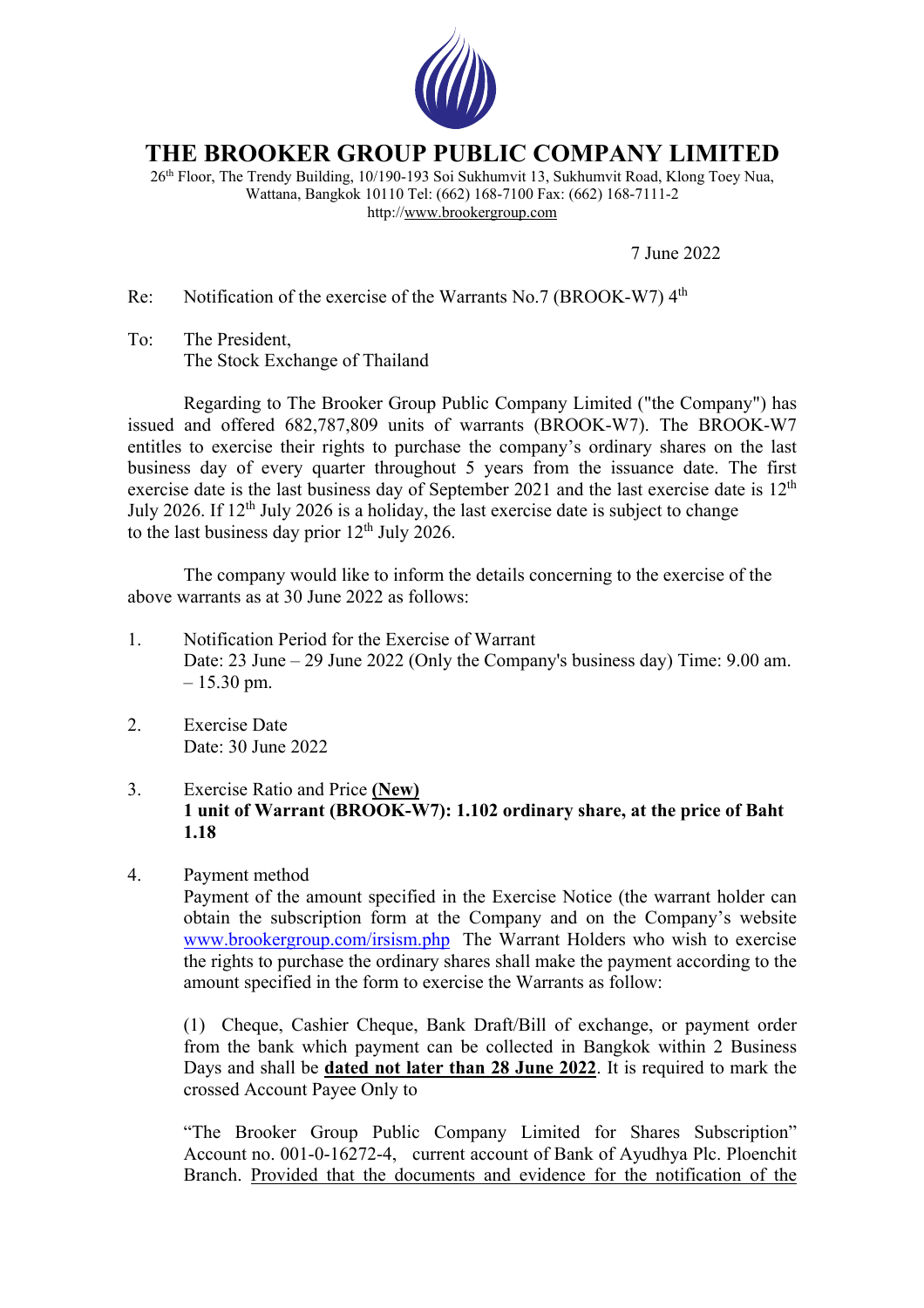intention to exercise the Warrants pursuant to this Clause shall be arrived at the Company **not later than 12.00 noon of 28 June 2022**.

(2) Cash payment to the Company's Bank current account namely

"The Brooker Group Public Company Limited for Shares Subscription" Account no. 001-0-16272-4, current account of Bank of Ayudhya Plc. Ploenchit Branch.

Provided that the documents and evidence for the notification of the intention to exercise the Warrants pursuant to this Clause shall be arrived at the Company **not later than 15.30 p.m. (afternoon) of 29 June 2022**.

The exercise of rights to share subscription shall be valid only if the payment is collectible. In the event that the payment cannot be collected for whatsoever reasons not caused by the Company, it will deem that holders of Warrant intend to cancel such exercise and correspondingly approve such cancellation. However, such cancellation shall not deprive the holders of Warrant the rights to purchase ordinary shares for the next times except for the cancellation of the last exercised of rights where by their rights to purchase the ordinary shares shall be deemed expired.

## 5. **Documents for the Notification of Intention to Exercise the Warrants**

- 5.1 Subscription Form for Warrant-7 (BROOK-W7) Exercise of The Brooker Group Plc on the Company's website www.brookergroup.com/irsism.php
- 5.2 **The Warrant Certificate or the Warrant Substitute in amount as specified in Subscription Form from The Thailand Securities Depository Co., Ltd. (TSD)**
- 5.3 Evidence supporting for the exercise of the Warrants

| 1) Thai Individual Person:<br>2) Foreign Individual Person: | Certified copy of valid identification card<br>Certified copy of valid passport                                                                                                                                                                                         |
|-------------------------------------------------------------|-------------------------------------------------------------------------------------------------------------------------------------------------------------------------------------------------------------------------------------------------------------------------|
| 3) Thai Juristic Person                                     | Copy of corporate affidavit not over 1 year<br>prior to the exercise date certified by<br>authorized director(s) as stated in that<br>corporate affidavit and certified evidence of<br>that authorized director(s) as in 1) or 2)                                       |
| 4) Foreign Juristic Person<br>$\mathbb{R}^{\mathbb{Z}}$     | Copy of corporate affidavit certified by<br>Notary Public which in the document is<br>prepared for a period of no longer than<br>1 year and certified true copy by authorized<br>$directory(s)$ as stated in that corporate<br>affidavit and certified evidence of that |
| 5) Custodian                                                | authorized director(s) as in 1) or 2)<br>: Copy of corporate affidavit certified by<br>Notary Public which in the document is<br>prepared for a period of no longer than<br>1 year, Custodian appointed document and                                                    |